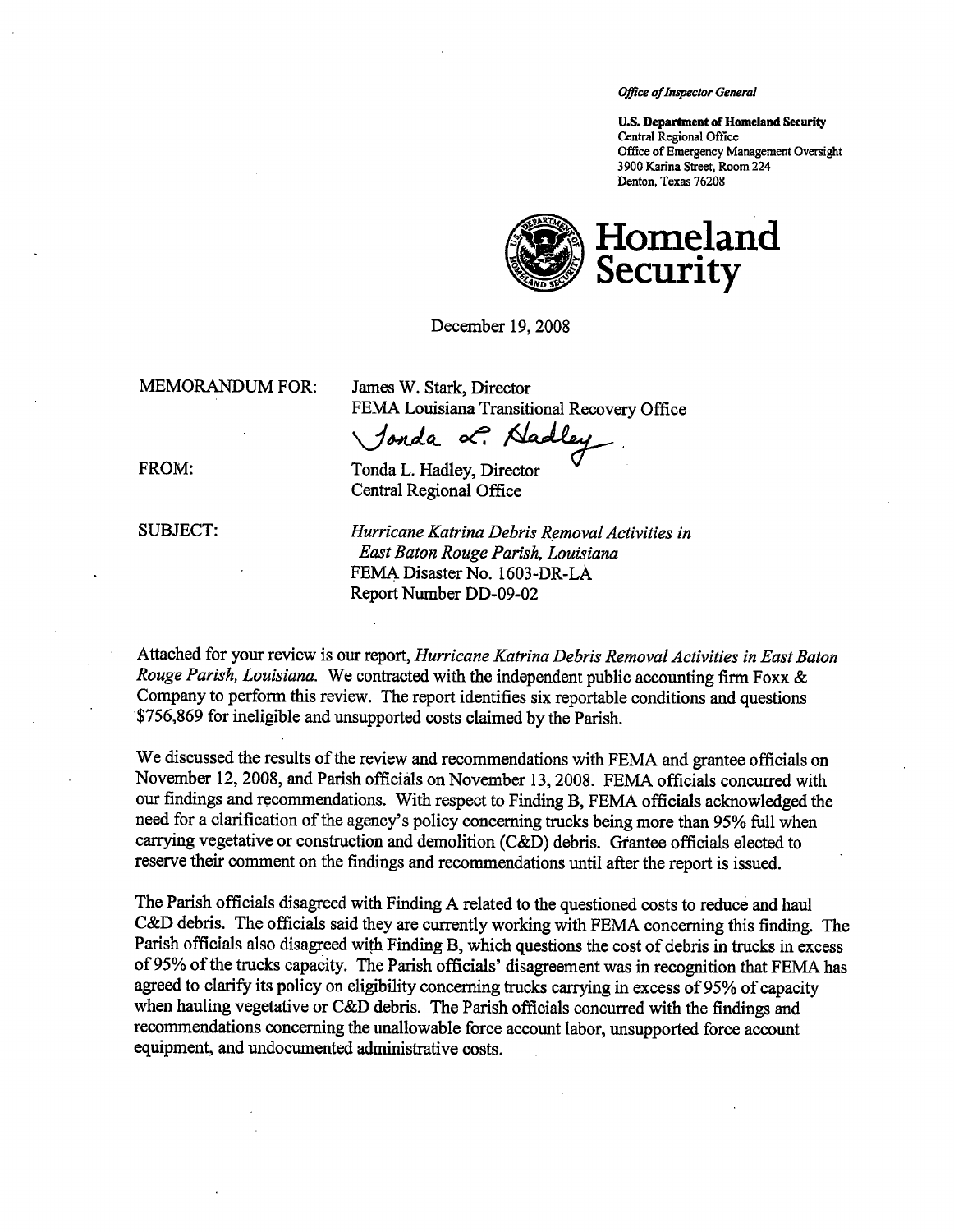We appreciate the cooperation you and your staff provided to our contractor, Foxx & Company, and us during the audit. Please advise this office by March 19, 2009, of the actions taken or planned to implement the recommendations, including target completion dates for any planned actions. If you have questions concernng this report, please call me at (940) 891-8900, or your staff may contact Judy Martinez, Audit Manager, at (504) 762-2055.

Attachment

cc: Regional Director, FEMA Region VI Audit Liaison, FEMA Region VI Audit Liaison, FEMA Louisiana Transitional Recovery Office Audit Liaison, FEMA (Job Code DC8C02) Audit Liaison, Gulf Coast Recovery Office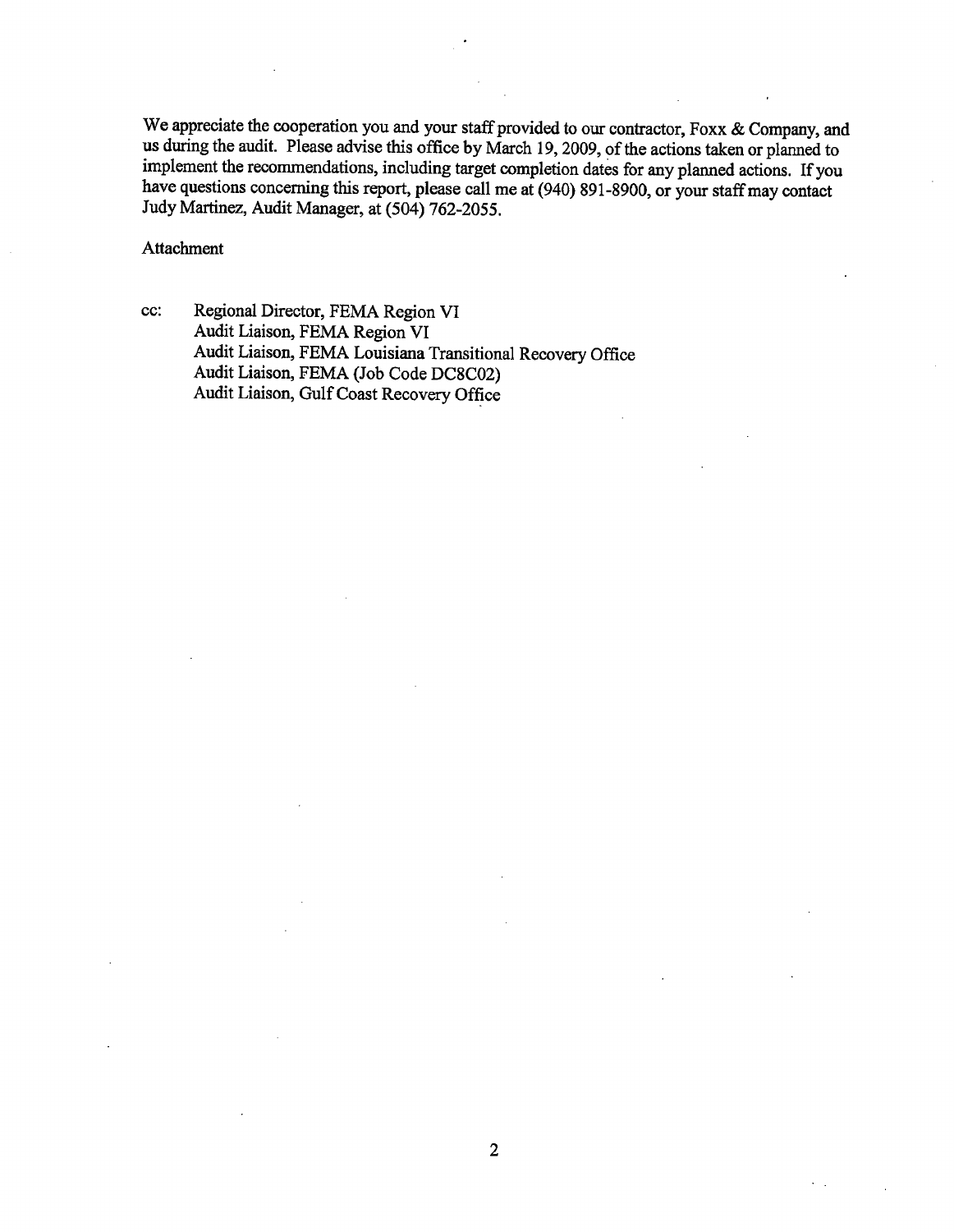

December 19,2008

U.S. Department of Homeland Security Office of Inspector General Central Regional Office Denton, Texas

Foxx & Company audited Hurricane Katrina debris removal activities in East Baton Rouge Parish, Louisiana managed by the East Baton Rouge Parsh Governent. The objective of the audit was to determine whether the contracts, contractor billings, and the Parish's force account costs complied with applicable federal criteria. Foxx & Company performed the audit according to Contract Number GS-23F-9832H and Task Order TPD-FIG-BPA-07-0007, dated September 27,2007.

The enclosed report includes recommendations to improve the Parsh's management of grant fuds provided for debris removal under the Federal Emergency Management Agency's (FEMA) Public Assistance Program. Foxx & Company discussed the audit results in draft with FEMA, Louisiana Governor's Office of Homeland Security and Emergency Preparedness (GOHSEP), and Parish officials on November 12 and 13, 2008. The comments received from these officials were included, as appropriate, in the body of the proposed fial report.

We appreciate the opportunity to have conducted this audit. If you have any questions, or if we can be of any further assistance, please call me at (513) 639-8843.

Sincerely,

Foxx & Company Madalli Martin W. O'Neill Partner

Enclosure

cc: Regional Director, FEMA Region VI Audit Liaison, FEMA Region VI Audit Liaison, FEMA Louisiana Transitional Recovery Office Audit Liaison, FEMA (Job Code DC8C02) Audit Liaison, Gulf Coast Recovery Office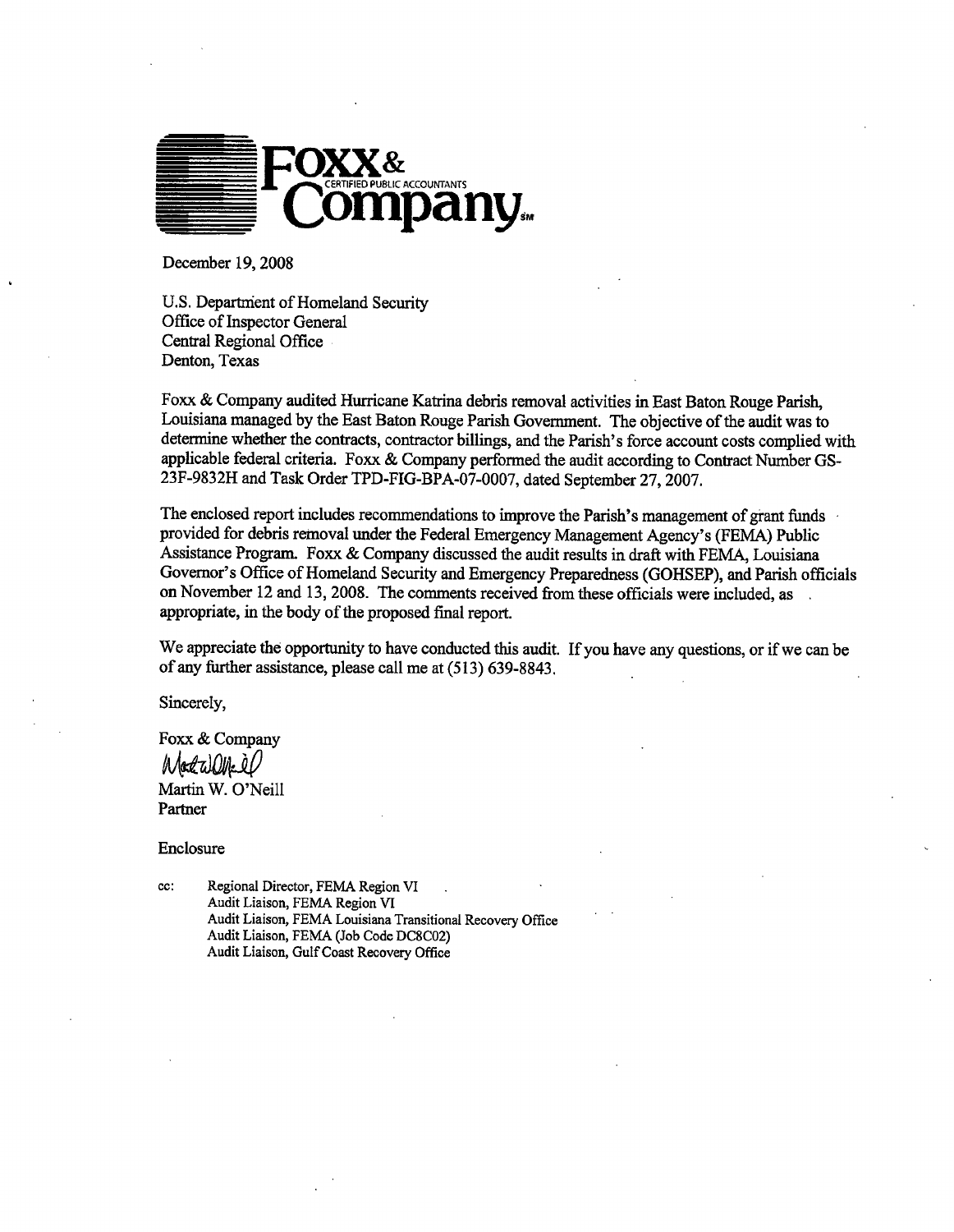# TABLE OF CONTENTS/ACRONYMS

| <b>EXHIBITS:</b>                                                 |  |
|------------------------------------------------------------------|--|
| $\Lambda$ $\Omega$ chadule of Claims 4 and $\Omega$ is $\Lambda$ |  |

## ACRONYMS:

| <b>CFR</b>    | Code of Federal Regulations                                    |
|---------------|----------------------------------------------------------------|
| C&D           | <b>Construction and Demolition</b>                             |
| CYs           | Cubic Yards                                                    |
| <b>DHS</b>    | Department of Homeland Security                                |
| <b>FEMA</b>   | Federal Emergency Management Agency                            |
| <b>GOHSEP</b> | Louisiana Governor's Office of Homeland Security and Emergency |
|               | Preparedness                                                   |
| <b>OMB</b>    | Office of Management and Budget                                |
| <b>PW</b>     | Project Worksheet                                              |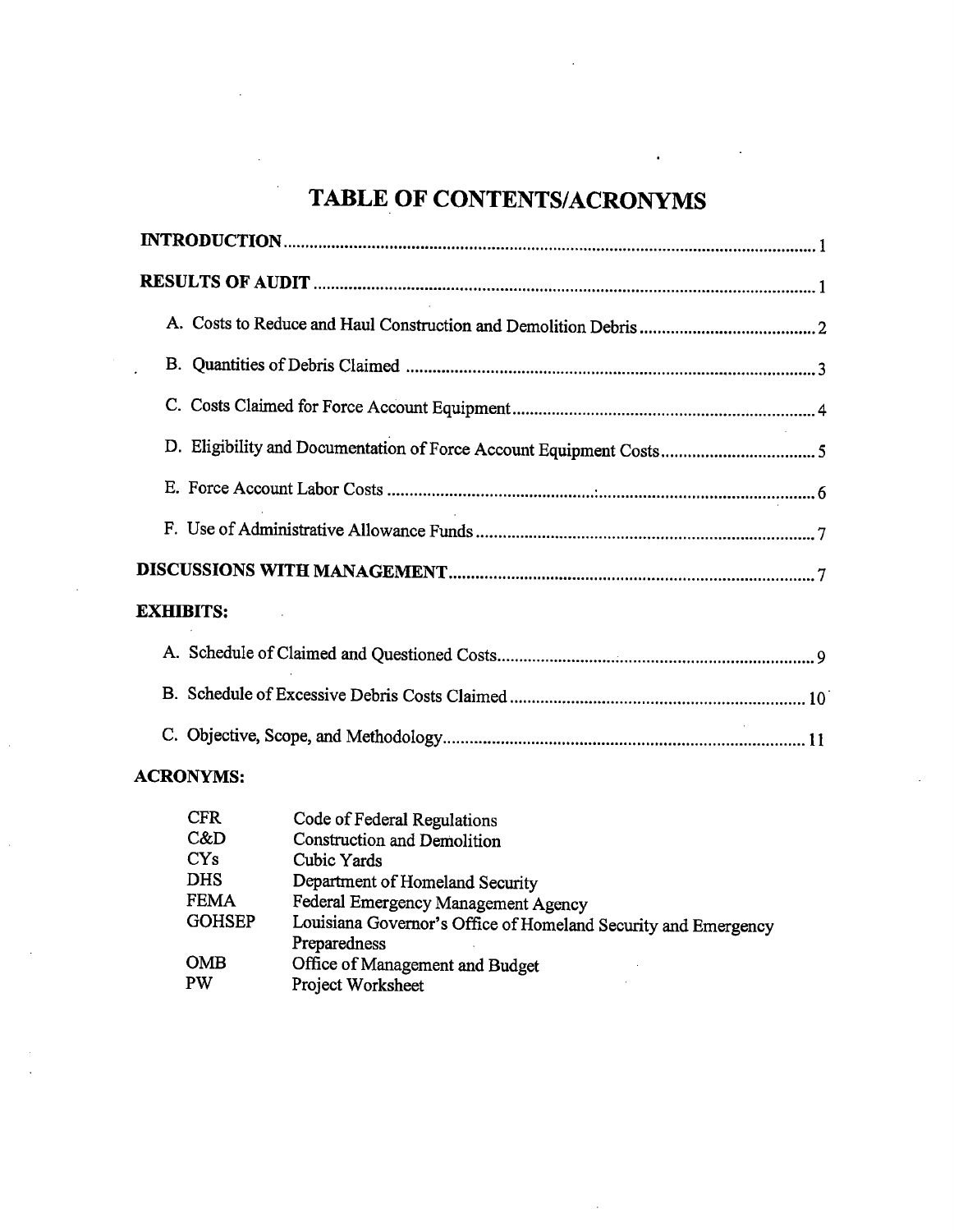#### INTRODUCTION

Hurricane Katrina struck East Baton Rouge Parish, Louisiana (Parish) on August 29, 2005. The devastation in Louisiana was extensive, with a large amount of debris left in the Parsh. As of February 21, 2006, the Parish had removed all of the debris within the Parish.

The Parish removed 497,939 cubic yards (CY) of debris from its right-of-ways. Of the 497,939 CYs, the Parish removed: (1) 67,407 CYs using its own personnel and equipment, commonly referred to as force account; and (2) 430,532 CYs using a debris removal contractor. The Parsh also contracted with a firm to reduce the vegetative debris to mulch. Nearly 80% of the debris was vegetative debris, as opposed to construction and demolition (C&D) debris. All of the debris removal monitoring was done using the Parish's personnel.

By December 31, 2007, the cut-off date for our review, the Federal Emergency Management Agency (FEMA) had approved one Public Assistance Grant Program Project Worksheet (PW) for debris removal from the Parish. The total approved amount for the PW was \$15,393,261, which included the Parish's administrative allowances of \$112,404. A schedule of the Parish's claimed costs under PW 338 is included as Exhibit A. FEMA fuded 100% of the cost of debris removal for all applicants affected by Hurricane Katrina. As of May 18, 2007, the Parish had claimed and received \$14,449,002 from the Louisiana Governor's Office of Homeland Security and Emergency Preparedness (GOHSEP), a FEMA grantee. The \$14,449,002 represented the total incured costs approved by FEMA for the removal of debris. FEMA wil deobligate the remaining amount of the PW (\$944,259) after close out.

#### RESULTS OF AUDIT

In the wake of Hurricane Katrina, the Parish removal of debris helped to restore public health and safety and ensure economic recovery thoughout the Parsh. To clear and remove the hurricane-generated debris, the Parish advertised competitively for a reduction contractor and a hauling contractor, but received only one bid for each of the contracts. The Parsh awarded the contracts to the two vendors that submitted bids. The Parish's effort to obtain full and open competition to haul and reduce the hurricane-generated debris generally complied with federal regulations. Although the Parsh did not conduct the cost or price analyses required by 44 CFR '13.36(f) for the two contracts, the prices paid for both contracts appear reasonable based on a FEMA "reasonable cost matrix" dated April 17, 2007. Thus, we do not take exception to the Parish's procurement of the contractual services.

The following reportable conditions result in questioned costs of \$756,869. A schedule of the questioned costs is included in Exhibit A.

- A. Unallowable Costs to Reduce and Haul C&D Debris (\$423,632)
- B. Excess Quantities of Debris Claimed (\$166,117)
- C. Excess Force Account Equipment Claimed (\$146,726)
- D. Ineligible and Unsupported Force Account Equipment Costs Claimed (\$10,645)
- E. Unsupported Force Account Labor Costs Claimed (\$9,749)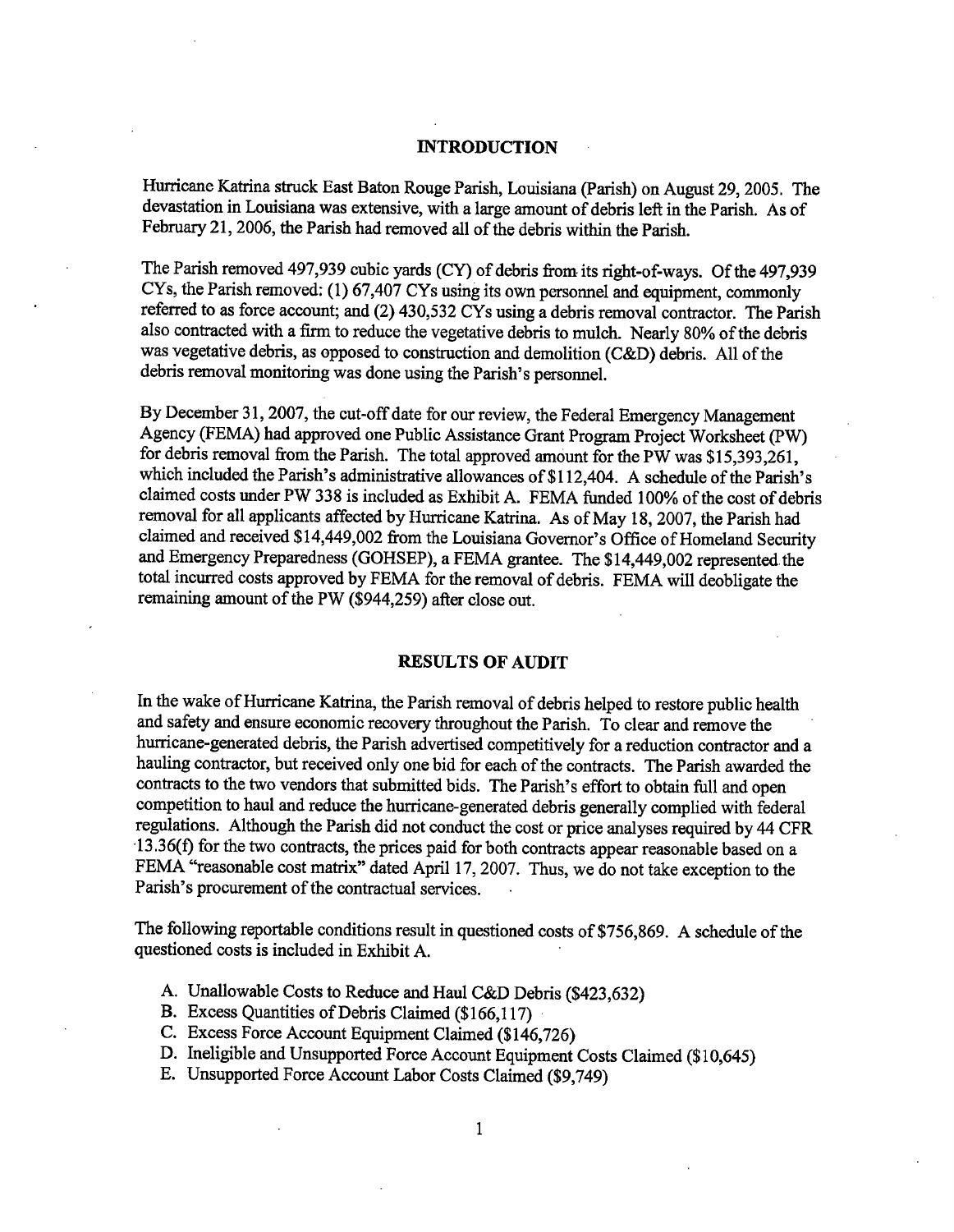## F. Use of Adminstrative Allowance Funds Not Recorded

## A. Costs to Reduce and Haul Construction and Demolition (C&D) Debris

The Parish claimed costs for the reduction and hauling of C&D debris that exceeded the eligible cost authorized by FEMA. PW 338 authorized the Parsh: (1) \$8,395,374 to clear and haul vegetative debris to temporary landfills and C&D debris to a permanent landfill, (2) \$2,360,231 to process the vegetative debris hauled to the temporary landfills, and (3) \$463,698 in tipping fees to haul unreduced C&D debris directly to the Parish's permanent landfill (North Landfill).<sup>1</sup>

Instead of hauling unreduced C&D debris directly to the Parish's permanent landfill as planned. the Parish hauled 100,804 CYs of C&D debris to temporary landfills where the C&D debris was reduced and subsequently hauled from the temporary landfills to Ronaldson Field, a permanent landfill. The Parish claimed \$887,330 for this work and was paid by FEMA. However, under  $\mathbf{F}$  w 338, FEMA limited allowable C&D costs to \$463,698, which was the amount of tipping fees the Parsh would have incurred if the unreduced C&D debris had been hauled directly to the Parish's permanent landfill. As a result, the Parish incurred and claimed ineligible costs of \$423,632, which was the amount that exceeded the allowable PW costs (\$887,330-\$463,698). The claimed, allowable, and unallowable C&D costs are summarized as follows.

|                                                             | C&D          |
|-------------------------------------------------------------|--------------|
| <b>Description</b>                                          | <b>Costs</b> |
| Processing $(100, 804 \text{ CYs} \times \overline{$4.74)}$ | \$477,811    |
| <b>Additional Operating Costs</b>                           | 252,010      |
| Hauling to Ronaldson Field                                  | 157,509      |
| <b>Claimed Costs</b>                                        | \$887,330    |
| Allowable Costs per the PW                                  | 463,698      |
| <b>Unallowable Costs</b>                                    | \$423,632    |

I he Parish elected to haul C&D debris to its temporary landfills for reduction because of the pending threat from Hurricane Rita and the need to quickly clear Parish right of ways. Parish officials said that additional time would have been required to haul the debris directly to the Parish's permanent landfill. FEMA determined that the Parish's decision to go out of the scope of its contract "was justified because of the perceived immediate threats to public safety and improved property" from Hurricane Rita. However, FEMA determined that the cost for the Parish's reduction and second hauling of the C&D debris from two temporary sites and final disposition at Ronaldson Field should not exceed what it would have cost the Parish to take the debris directly to the permanent landfill, the Parish's North Landfill. FEMA determined that, if the Parish had taken the unreduced C&D debris directly to the North Landfills as planned, the Parish would only have incurred tipping fees of \$463,698. Thus, FEMA limited allowable C&D , costs to \$463,698.

<sup>&</sup>lt;sup>1</sup> Tipping fees were charged by the Parish for the disposal of debris at the Parish's landfill.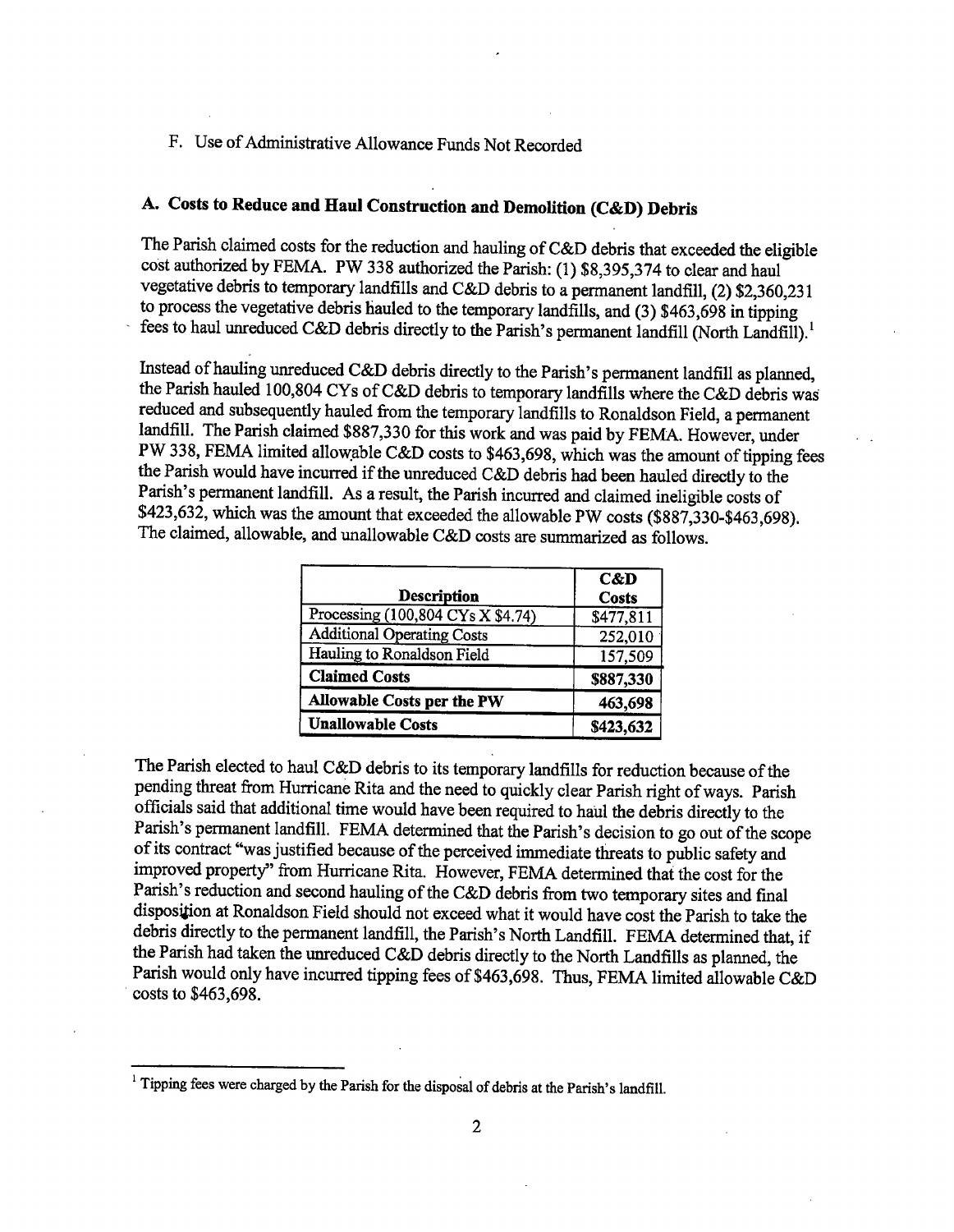In addition, the Parish's rationale for hauling the C&D debris to temporary sites for reduction was not justified. Just over  $2\%$  (2,224 CYs) of the 100,804 CYs of debris was hauled to the temporary sites before Hurricane Rita made landfall. Thus, almost 98% of the C&D debris was hauled to the temporary sites for reduction after Hurricane Rita made landfall.

## Conclusions/Recommendations

The FEMA-approved PW limited the cost of hauling unreduced C&D debris directly to the permanent landfill to \$463,698. However, the Parish incurred costs in excess of this amount by hauling the debris to a temporary site, reducing the debris, and then hauling it to a permanent site. Even though the PW limited the reimbursable amount to \$463,698, the Parish was reimbursed the full claimed amount of \$887,330. Therefore, we question \$423,632 (\$887,330 -\$463,698), the difference between the actual costs to reduce and haul the C&D debris to Ronaldson Field and the costs that the Parish would have incurred in tipping fees if the C&D debris was hauled directly to the North Landfill.

We recommend the Director, FEMA Louisiana Transitional Recovery Office:

1. Disallow the ineligible costs of \$423,632 claimed by the Parish and reimbursed in excess of the PW amount for this item.

#### B. Quantities of Debris Claimed

The Parish claimed excess costs of \$166,117 for removing 6,853 CYs of debris from the Parish by the hauling contractor. The 6,853 CYs represented debris hauled in vehicles estimated to be in excess of 95% full. According to FEMA guidance, it is virtually impossible for a vehicle to be 100% full of vegetative or C&D debris and estimates of capacity from towers should be measured in 5% increments. As a result, we question the excess costs of \$166, 117 claimed by the Parish.

The Parish's payments to the debris removal and reduction contractors were based on determinations of CYs hauled to the dump locations. From an elevated tower, Parish monitors observed the trucks as they passed the towers and estimated the CYs of debris in the trucks. When the FEMA guidelines regarding truck capacity were brought to the Parish's attention, Parish staff said they did not agree with FEMA and that FEMA should re-visit its guidelines. However, because FEMA guidance, in effect, precludes loads of 100%, we question the excess capacity.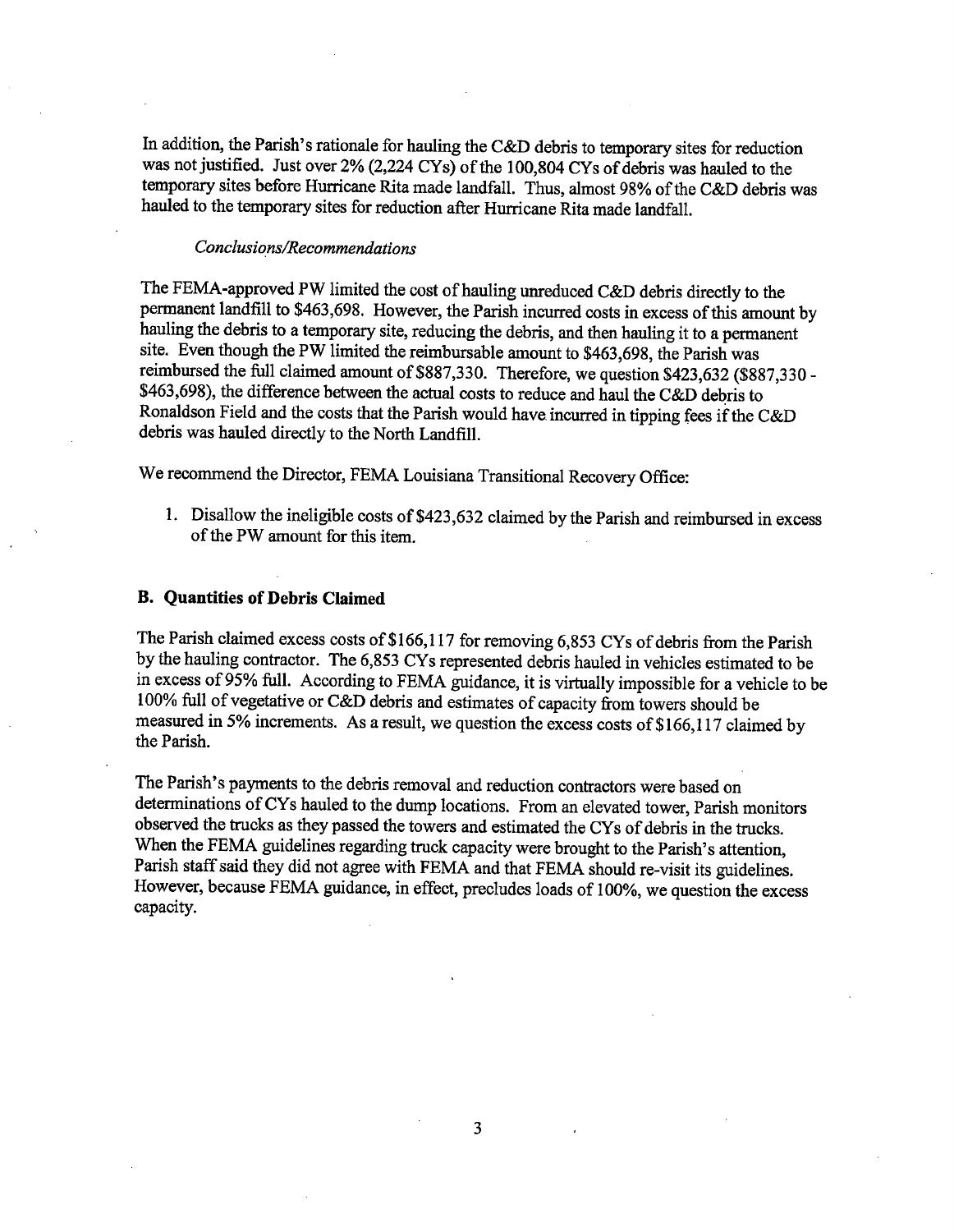#### Conclusions/Recommendations

Because it was not feasible for vehicles to be 100% full of vegetative debris, and according to FEMA guidance capacities should be estimated in 5% increments, the maximum capacity claimed for each vehicle should have been 95%. As shown in Exhibit B, the Parsh overestimated the amount of debris by 6,853 CY s. Consequently, we question the \$166,117 of costs claimed for the excess debris.

We recommend the Director, FEMA Louisiana Transitional Recovery Office:

2. Disallow the \$166,117 claimed for vehicles with estimated CYs in excess of 95%.

## C. Costs Claimed for Force Account Equipment

The Parish claimed excessive costs for force account equipment totaling \$146,726. The Parish used FEMA's Schedule of Equipment Rates in preparing its claim. However, the Parish used incorrect FEMA equipment rates for six excavators. As a result, the Parsh's claim was overstated by \$146,726, which we question.

According to 44 CFR 206.228(a)(ii), reimbursement for ownership and operation costs of applicant-owned equipment used to perform eligible work shall be provided according to the FEMA Schedule of Equipment Rates if no local rates have been established and approved.

The Parish used the FEMA Schedule of Equipment Rates in calculating its claim but used incorrect equipment rates for six excavators resulting in overstated claims totaling \$146,726. For example, using FEMA's Schedule of Equipment Rates, the Parish claimed \$163 per hour for an excavator with a stated bucket size of 4:5 CYs. However, the actual bucket size for the excavator was between 0.6 and 1 CYs. FEMA's Schedule of Equipment Rates showed that an excavator of this size should have been billed at a rate of \$37.50 per hour. The following table summarizes the overcharges caused by using incorrect rates from FEMA's Schedule of Equipment Rates.

| <b>Schedule of Excess Equipment Costs</b> |                                                                       |                                  |                                  |                                                                |       |                        |  |  |  |
|-------------------------------------------|-----------------------------------------------------------------------|----------------------------------|----------------------------------|----------------------------------------------------------------|-------|------------------------|--|--|--|
| Equipment<br><b>Number</b>                | <b>Basis</b> for<br><b>Equipment Rate</b><br>(Bucket Size/Horsepower) | <b>FEMA</b><br>Equipment<br>Rate | Parish<br>Rate<br><b>Claimed</b> | <b>Difference</b><br><b>Hours</b><br>In Rate<br><b>Claimed</b> |       | <b>Excess</b><br>Claim |  |  |  |
| 2664                                      | 0.6 to 1 CY <sub>s</sub>                                              | \$37.50                          | \$163.00                         | \$125.50                                                       | 490.5 | 61,558<br>\$           |  |  |  |
| 2715                                      | 0.6 <sub>CYs</sub>                                                    | \$37.50                          | \$104.00                         | \$66.50                                                        | 356.5 | 23,707                 |  |  |  |
| 2477/2478                                 | $0.6 \mathrm{CYs}$                                                    | \$37.50                          | \$104.00                         | \$66.50                                                        | 515.0 | 34,248                 |  |  |  |
| 2823                                      | 42 Horsepower                                                         | \$21.90                          | \$64.00                          | \$42.10                                                        | 390.0 | 16,419                 |  |  |  |
| 2562                                      | 29 Horsepower                                                         | \$21.90                          | \$163.00                         | \$141.10                                                       | 76.5  | 10,794                 |  |  |  |
| Total<br>\$146,726                        |                                                                       |                                  |                                  |                                                                |       |                        |  |  |  |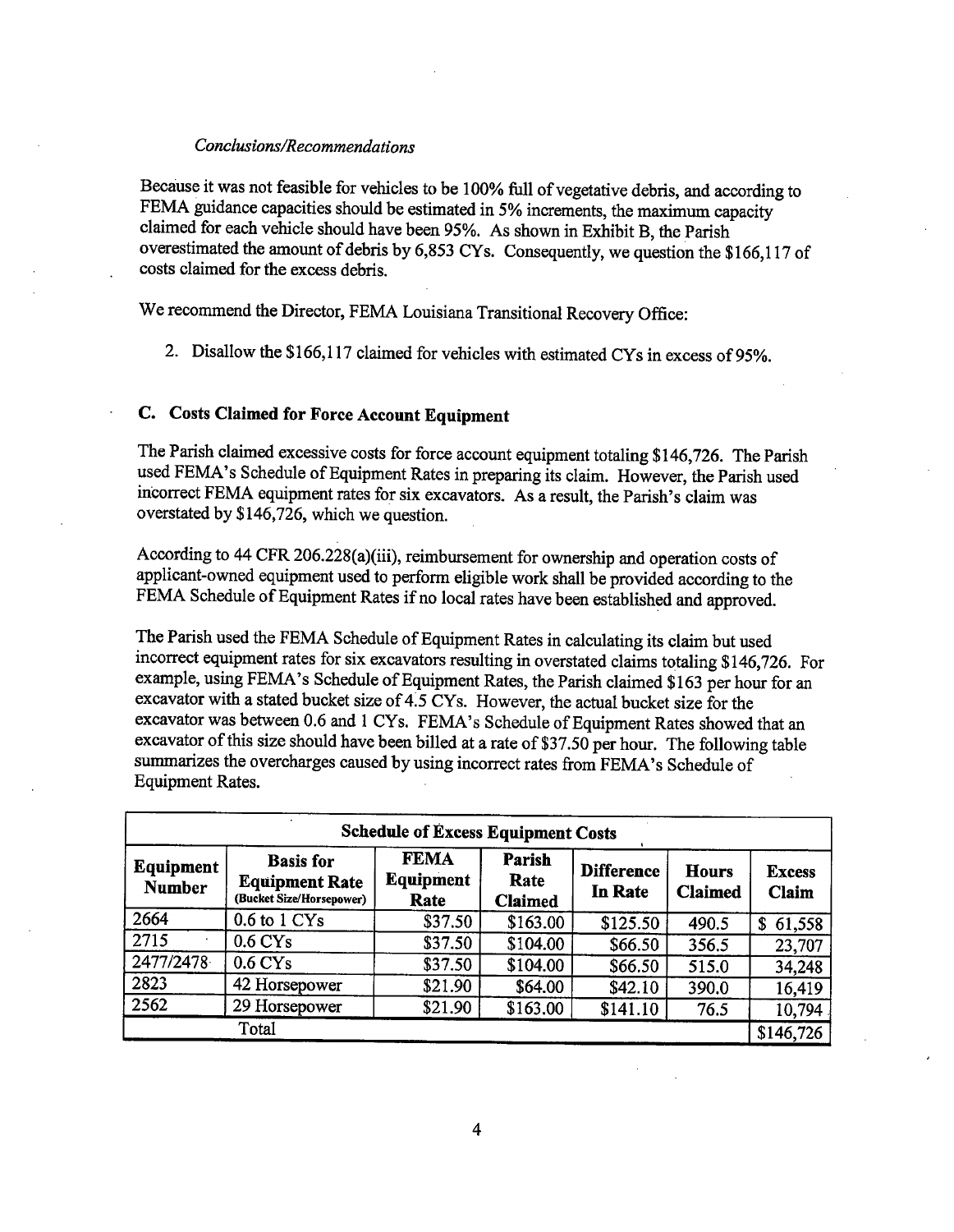Parish officials agreed that they made errors in selecting the correct equipment rates for the six excavators. The officials added that the errors were probably caused by the difficulty in trying to clean up the hurricane-generated debris in a timely manner.

#### Conclusions/Recommendations

The use of incorrect equipment rates resulted in the Parish claiming excess costs totaling \$146,726 for force account equipment. Therefore, we question the excess costs claimed.

We recommend the Director, FEMA Louisiana Transitional Recovery Office:

3. Disallow the \$146,726 claimed for the use of incorrect rates for force account equipment.

## D. Eligibilty and Documentation of Force Account Equipment Costs

The Parish claimed \$10,645 for ineligible and unsupported force account equipment costs:

- The Parish made 38 errors in its claims for force account equipment resulting in ineligible overcharges of \$6,822. The errors ranged from claiming the same piece of equipment twice in the same day to tyographical errors. These erors resulted in some equipment items being overcharged and others being undercharged. The net effect was an overcharge of \$6,822. Under 44 CFR 13.22(a)(I) grant funds may be used only for the allowable costs of the subgrantees.
- Parish officials did not provide support for claims totaling \$3,251 for the use of force account equipment. The provisions of 44 CFR 13.20(b)(6) require recipients to maintain source documentations to support claimed costs.
- The Parish erroneously claimed ineligible equipment costs of \$572 to repair Parish equipment. According to FEMA's Schedule of Equipment Rates, costs for repairig equipment should be included as part of the equipment rates.

Parish officials agreed that they made errors in preparing claims for force account equipment costs. The officials said that the errors were caused by the difficulty in trying to clean up the hurricane-generated debris in a timely manner. Parish officials also agreed that incomplete documentation had gone undetected because the various Parish Public Works Departments maintained their own records.

## Conclusions/Recommendations

As a result of errors and incomplete documentation, the Parish claimed ineligible and unsupported force account equipment costs totaling \$10,645.

Consequently, we recommend the Director, FEMA Louisiana Transitional Recovery Office: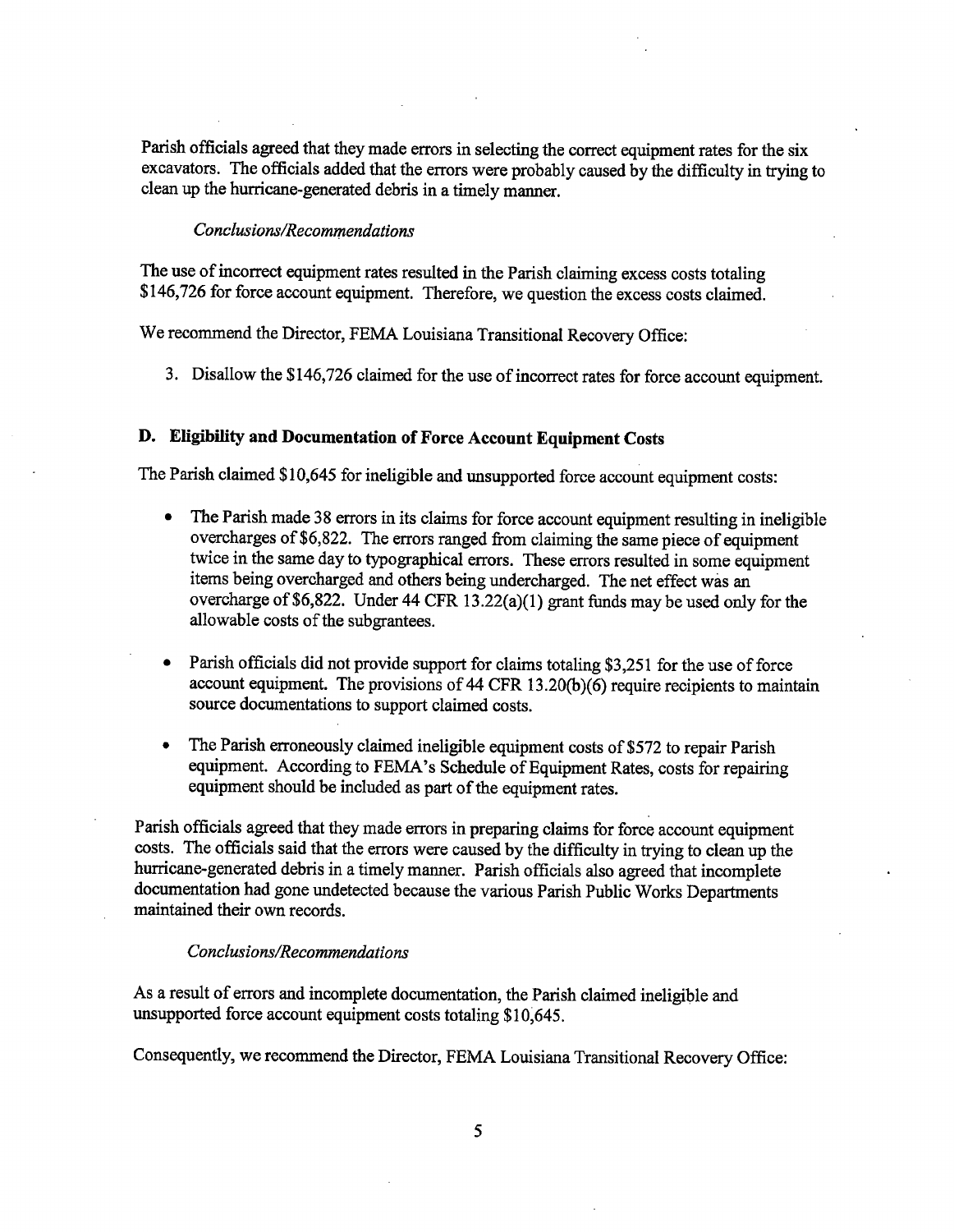- 4. Disallow the \$10,645 claimed for the use of force account equipment.
- 5. Require GOHSEP to inform the Parsh that, for future disasters, it should maintain adequate records to support equipment charges.

## E. Force Account Labor Costs

The Parish did not provide support for claimed force account labor costs totaling \$9,749, which we question as unsupported. According to  $44$  CFR 13.20(b)(6), grant recipients are required to maintain records and source documents for the purose of identifyng how FEMA fuds are spent. Also, according to 44 CFR 206.205(b)(1), the grantee is required to make an accounting of eligible costs and certfy that reported costs were incurred in the performance of eligible work, in this case, Hurricane Katrina.

r alish officials did not locate some timesheets in support of claimed force account labor costs, or the time sheets that were located did not have a descrption of the work. Thus, we were unable to determine whether the labor costs were eligible for federal disaster assistance.

The Parsh agreed that the documentation to support the claimed costs was incomplete. The officials said the incomplete documentation had gone undetected because the various Parish Public Works Departments maintained their own time records and there was no consistent method for tracking time. However, the Parish officials believe that the questioned costs would have been allowable if the documentation had been complete.

#### Conclusions/Recommendations

The Parish did not maintain records and source documents sufficient to support all of the claimed force account labor costs. Therefore, we question unsupported force account labor costs of \$9,749.

Consequently, we recommend the Director, FEMA Louisiana Transitional Recovery Office:

- 6. Disallow \$9,749 claimed for unsupported force account labor costs.
- 7. Require GOHSEP to inform the Parish that, for future disasters, it should ensure that all force account labor is supported.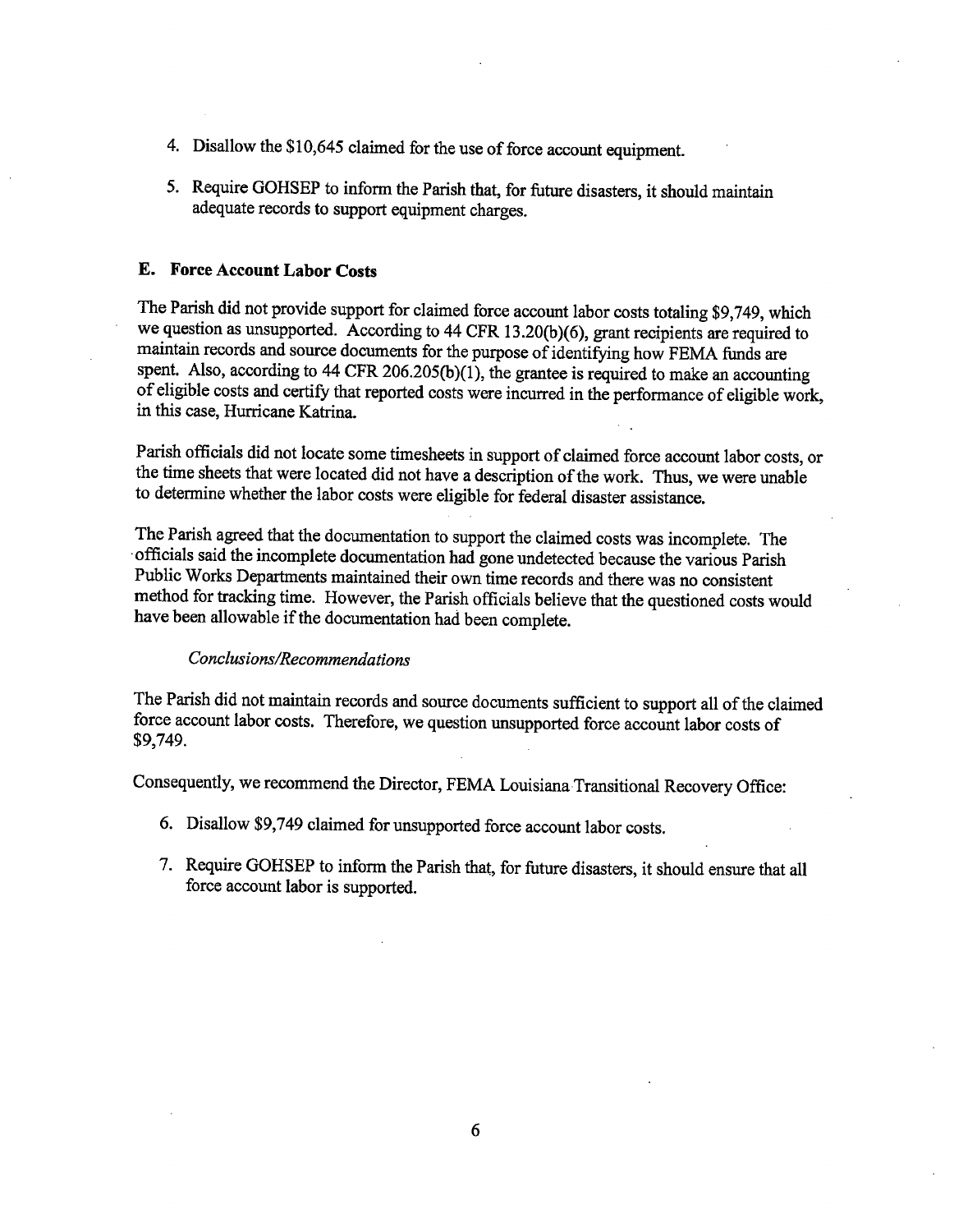## F. Use of Admistrative Alowance Funds

As of December 31, 2007, the Parish had not accounted for and provided supporting documentation for the use of the administrative grant allowance funds totaling \$105,509. According to 44 CFR 206.228(a)(2)(ii), the subgrantee's statutory administrative allowance covers the necessary cost of requesting, obtaining, and administratig federal disaster assistance. In addition, according to FEMA Guidance on Statutory Administrative Allowance, dated July 2002, the subgrantee must maintain records of how the administrative allowance is spent. FEMA Guidance also provides that records documenting expenditures under the administrative allowance are subject to audit, and that surplus administrative allowance funds must be returned to FEMA at closeout.

Parish officials said they had not recorded and documented the use of the administrative allowance fuds because they did not know that the funds could be used to recover costs incured by the Parish to request and obtain grant funds or to administer the grants. The officials also said they were not aware that any unused funds had to be returned to FEMA at closeout of the PW. Parish officials said they requested guidance from GOHSEP and FEMA officials on what the allowance fuds could be used for, but did not receive the requested gudance. Subsequent to our inquiry, the Parish officials said they would retroactively identify administrative expenditures that they believe were allowable adminstrative costs and add notations to the accounting system to account for the use of the \$105,509. At the conclusion of our audit fieldwork, the Parish had not accounted for the expenditure of the administrative allowance funds.

#### Conclusions/Recommendations

If the Parsh does not use, record, and document the use of administrative fuds before grant closeout, the Parish will be required to return the funds to FEMA. The opportunity to recover allowable administrative costs would be lost.

Consequently, we recommend the Director, FEMA Louisiana Transitional Recovery Office:

8. Require GOHSEP to provide the Parish with a list of the eligible uses of administrative fuds and gudance on what type of records must be maintained by the Parsh to account for the use of administrative allowance fuds to support costs at closeout and to ensure that the administrative allowance funds are fully supported at close out.

#### DISCUSSIONS WITH MANAGEMENT

We discussed the results of the review and recommendations with FEMA and GOHSEP officials on November 12, 2008, and Parish officials on November 13, 2008. FEMA officials concurred with our findings and recommendations. With respect to Finding B, FEMA officials acknowledged the need for a clarification of the agency's policy concerning trucks being more than 95% full when carrying vegetative or C&D debris. The GOHSEP officials elected to reserve their comment on the findings and recommendations until after the report is issued.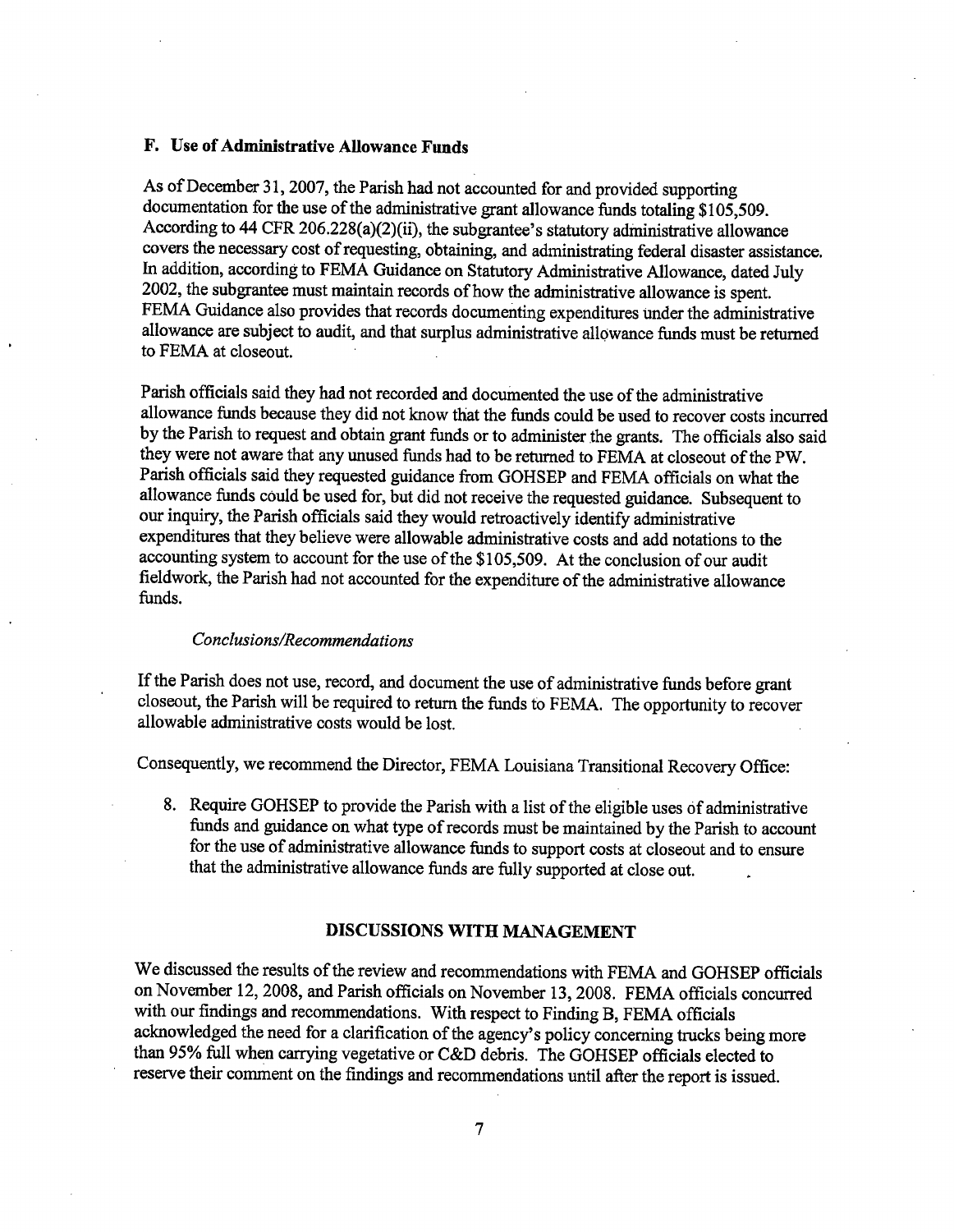The Parish officials disagreed with Finding A related to the questioned costs to reduce and haul construction and demolition debris. The officials said they are currently working with FEMA concerning this finding. The Parish officials also disagreed with Finding B, which questions the cost of debris in trucks in excess of 95% of the trucks capacity. The Parish officials' disagreement was in recognition that FEMA has agreed to clarify its policy on eligibility concerning trucks carrying in excess of 95% of capacity when hauling vegetative or C&D debris.

The Parish officials concurred with the findings and recommendations concerning the unallowable force account labor, unsupported force account equipment, and undocumented adminstrative costs.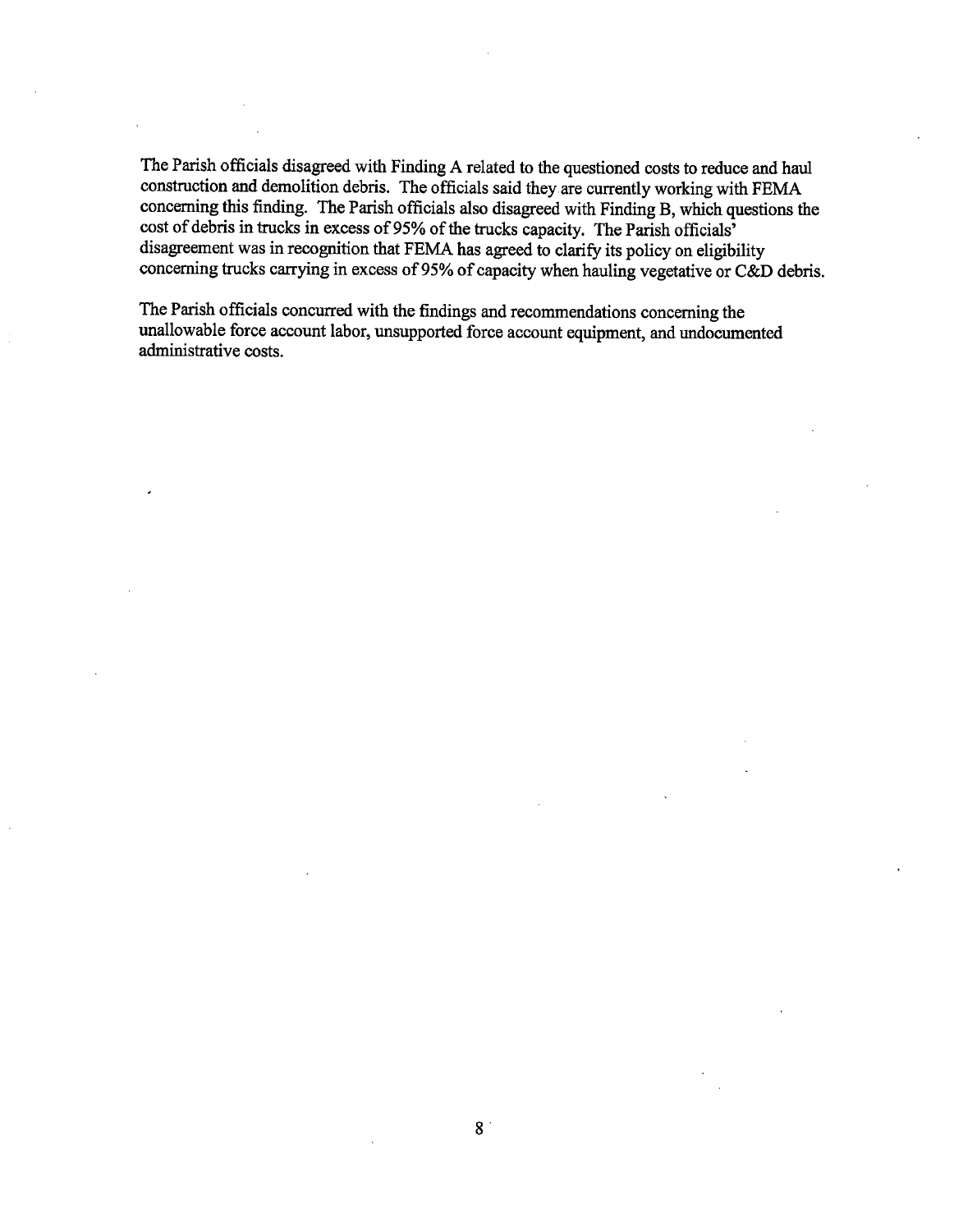## EXHIBIT A

## Schedule of Claimed and Questioned Costs under PW 338 As of December 31, 2007 Audit of Debris Removal Activities East Baton Rouge Parish, Louisiana FEMA Disaster Number 1603

| Description                       | Claimed      | <b>Questioned</b> | Reference |
|-----------------------------------|--------------|-------------------|-----------|
| Hauling Contractor                | \$8,395,374  | \$133,634         |           |
| <b>Reduction Contractor</b>       | 2,769,750    | 456,115           | 2         |
| Force Account Equipment           | 1,616,815    | 157,371           |           |
| Force Account Labor               | 1,529,059    | 9,749             |           |
| Force Account Supplies            | 32,495       | 0                 |           |
| Sub Total                         | \$14,343,493 | \$756,869         |           |
| Administrative Allowance Received | 105,509      |                   |           |
| Total                             | \$14,449,002 | \$756,869         |           |

1. See reportable condition B and Exhibit B.

- 2. Includes \$423,632 identified in reportable condition A and \$32,483 in reportable condition B. Also see Exhibit B.
- 3. Includes \$146,726 identified in reportable condition C and \$10,645 in reportable condition D.
- 4. See reportable condition E for the questioned force account labor of \$9,749.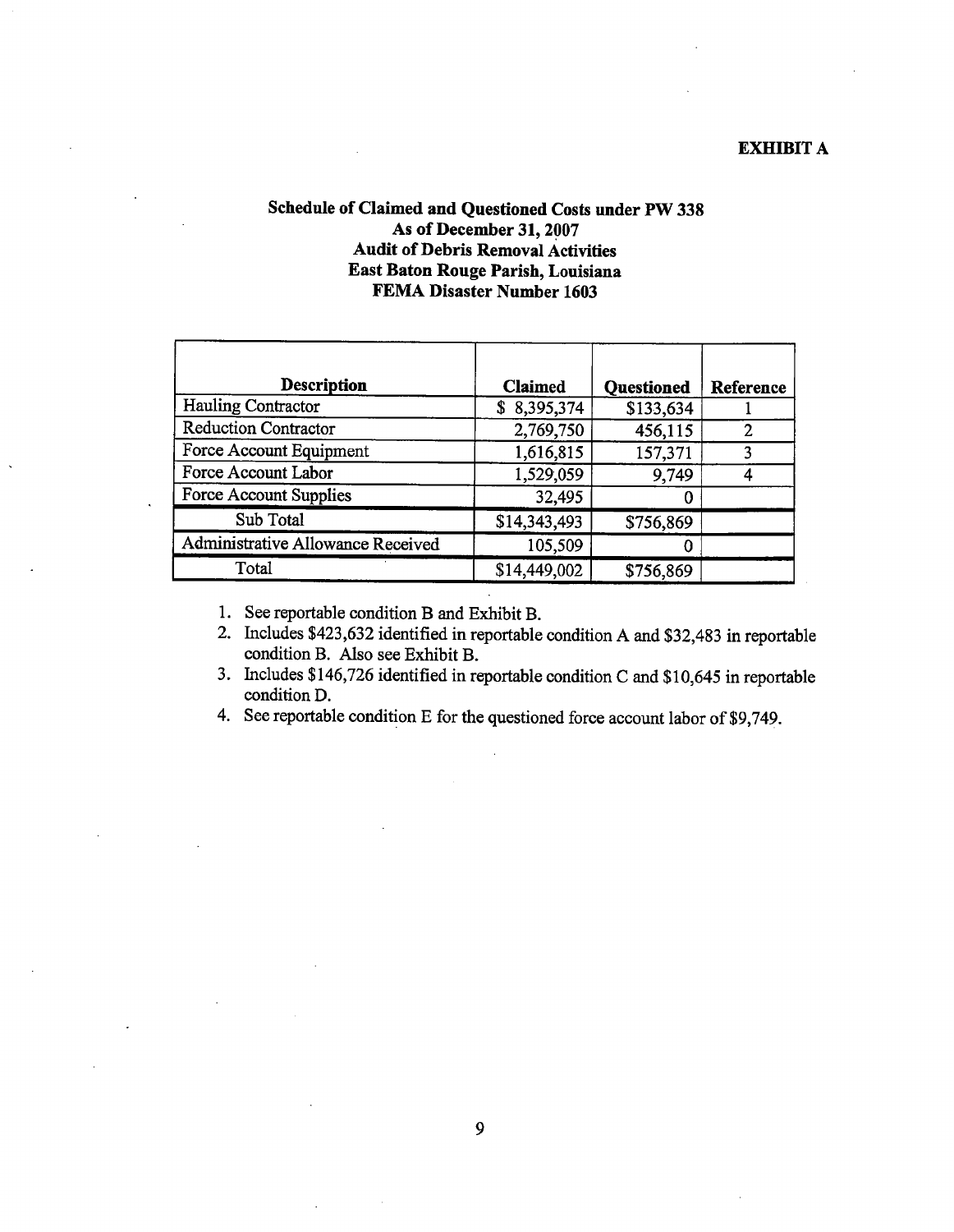## EXHIBIT B

## Schedule of Excessive Debris Costs Claimed under PW 338 As of December 31, 2007 Audit of Debris Removal Activities East Baton Rouge Parish, Louisiana FEMA Disaster Number 1603

|                                                | <b>Total</b><br>$cys$ | ٠<br><b>Excess CYs</b> |          |          |          |          |           |
|------------------------------------------------|-----------------------|------------------------|----------|----------|----------|----------|-----------|
|                                                |                       | at<br>5%               | at<br>4% | at<br>3% | at<br>2% | at<br>1% | Total     |
| CY <sub>s</sub> at 100%                        | 74,416                | 3,721                  |          |          |          |          | 3,721     |
| CYs at 99%                                     | 1,666                 |                        | 67       |          |          |          | 67        |
| $CYs$ at 98%                                   | 60,437                |                        |          | 1,813    |          |          | 1,813     |
| CYs at 97%                                     | 38,591                |                        |          |          | 772      |          | 772       |
| CYs at 96%                                     | 48,039                |                        |          |          |          | 480      | 480       |
| <b>Total</b>                                   | 223,149               |                        |          |          |          |          | 6,853     |
| <b>Questioned Hauling Costs at \$19.50 CY</b>  |                       |                        |          |          |          |          | \$133,634 |
| <b>Questioned Reduction Costs at \$4.74 CY</b> |                       |                        |          |          |          |          | 32,483    |
| <b>Total Questioned</b>                        |                       |                        |          |          |          |          | \$166,117 |